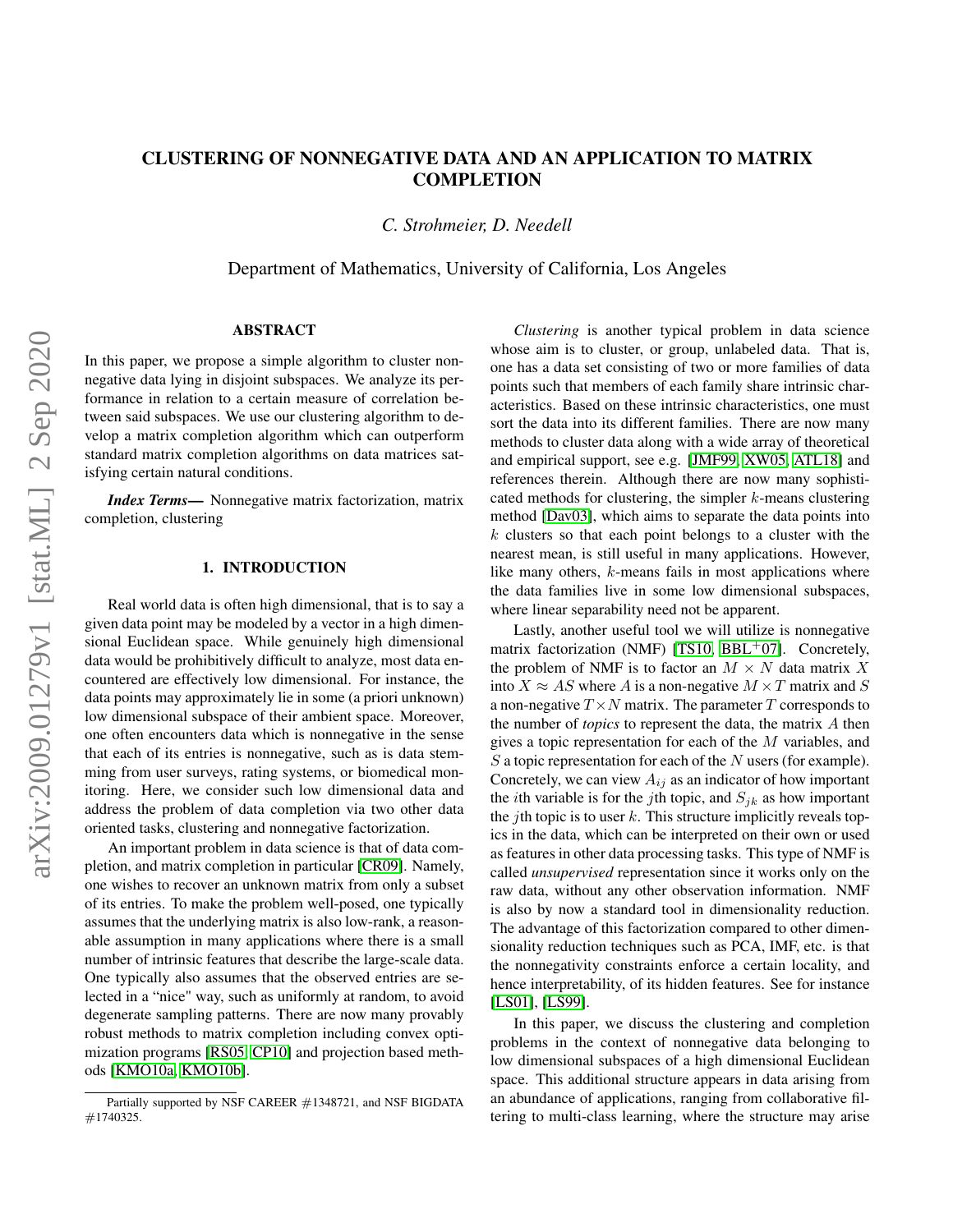from subgroups of e.g. users that have similar preferences. Utilizing this additional structure allows us to decrease the number of observations needed and/or decrease the reconstruction error. In particular, we present a clustering algorithm based on nonnegative matrix factorization (NMF), Algorithm [1,](#page-1-0) and examine the relationship between its performance and a certain measure of correlation between the two families of data points that we are trying to separate (cluster). We then discuss an application to a certain "block completion" algorithm, which can yield significant improvements compared to standard matrix completion algorithms regarding recovery error for matrices satisfying a very natural low-rank type condition.

# 2. CLUSTERING VIA NMF

Consider a data set consisting of vectors  $x_i$  belonging to one of two disjoint low dimensional subspaces  $W_1, W_2 \leq$  $\mathbb{R}^n$ . Suppose further that the entries of the data vectors are all nonnegative. The problem is to sort the data according to its respective subspace. While standard clustering techniques applied to the data fail in general, one may take advantage of a certain orthogonalizing effect of NMF. To explain the first step in our proposed simple method, let us interpret our m data points  $x_i \in \mathbb{R}^n$  as row vectors and concatenate them into the data matrix  $X \in \mathbb{R}^{m \times n}$ . Suppose we have an upper bound for the sum of the dimensions of the subspaces:

$$
\mathrm{dim}W_1+\mathrm{dim}W_2\leq r
$$

We perform NMF with  $r$  hidden features (topics) to factor  $X$ into a product of a weight matrix  $W \in \mathbb{R}^{m \times r}$  and a hidden feature matrix  $H \in \mathbb{R}^{r \times n}$ . We then cluster not on the original data, but on the rows of the weight matrix  $W$ . This is described succinctly as Algorithm [1.](#page-1-0)

<span id="page-1-0"></span>

| <b>Algorithm 1 Clustering Via NMF</b>                           | above. Let $U$ -block<br>standard uniform n<br>ilarly. We concate<br>$2m \times n$ row matrix<br>Figure 1 repres |
|-----------------------------------------------------------------|------------------------------------------------------------------------------------------------------------------|
| 1. Input: Data matrix X, upper bound for rank r.                |                                                                                                                  |
| 2. NMF: Perform NMF with r hidden features to write $X =$<br>WН |                                                                                                                  |

3. Apply k-means to rows of W

Algorithm [1](#page-1-0) proves to be very effective, even in the presence of considerable noise. One explanation for this phenomenon is that NMF exhibits a certain orthogonalization effect. In particular, it is not necessarily true that if one forms a nonnegative matrix  $H'$  whose rows are a given set of r linearly independent nonnegative vectors belonging to  $W_1 + W_2$ that one may still be able to factor  $X = W'H'$  for some *non*negative W'. This prevents a degree of "mixing" of hidden feature basis vectors associated to the two subspaces when performing NMF. The result is that the rows of any weight matrix W obtained via NMF applied to our data matrix will

have very small values at entries corresponding to basis vectors for a family in which is does not belong. Put simply, NMF has reduced the problem of clustering nonnegative data belonging to general low dimensional subspaces to that of clustering nonnegative data belonging to low dimensional *coordinate* subspaces (thus NMF has "orthogonalized" the original subspaces).

Below we illustrate the relationship between success of clustering and a certain measure of correlation between subspaces.

Suppose  $U, V \subset \mathbb{R}^n$  are two subspaces of the same dimension r. We define the correlation measure  $\alpha(U, V)$  between them as

$$
\alpha(U,V) = \frac{1}{r}tr(P_UP_V),
$$

where  $P_U$  denotes the orthogonal projection onto U and similarly for  $P_V$ . Note that for any two subspaces we have  $0 \leq$  $\alpha(U, V) \leq 1$ ,  $\alpha(U, V) = 0$  iff U and V are orthogonal and  $\alpha(U, V) = 1$  iff  $U = V$ .

Naturally, one expects that as the correlation measure between subspaces increases, they become more difficult to cluster. This is indeed the case.

Fix n, r with  $r \ll n$  and consider an  $r \times n$  random matrix with i.i.d. entries uniformly distributed between 0 and 1. A particular instance of this random matrix is a proxy for an rdimensional subspace of  $\mathbb{R}^n$ . Abusing notation, we will refer to such an instance as  $U$ . We construct matrices  $V$  with various correlation measures through a multiplication by a matrix of the form  $exp(tA)$  where t is a scalar and A is a random skew-symmetric matrix (obtained by skew-symmetrizing an instance of a random standard Gaussian matrix). Thus  $t = 0$ implies  $U = V$ , and larger t implies a greater correlation measure between the subspaces. Of course  $t$  cannot be too large, otherwise V may possess negative entries.

We will consider various pairs of  $U$  and  $V$  as constructed k be the product of an instance of an  $m \times r$ natrix with  $U$ , and construct V-block simnate these two row matrices to obtain our  $\boldsymbol{x}$   $\boldsymbol{X}$ .

Figure [1](#page-2-0) represents the average clustering error under the above model with  $m = 100, n = 80, r = 5$ . Each simulation consists of 100 samples. As noted, the accuracy is smaller for smaller values of  $\alpha$ , when the subspaces are closer to being orthogonal.

#### 3. APPLICATION TO MATRIX COMPLETION

In many applications where one wishes to perform data completion, the data points naturally lie in different subspaces. For example, in collaborative filtering where the data represents users and their ratings of certain products, the overall data matrix may be low rank since there are a few underlying features that describe the users or products (e.g.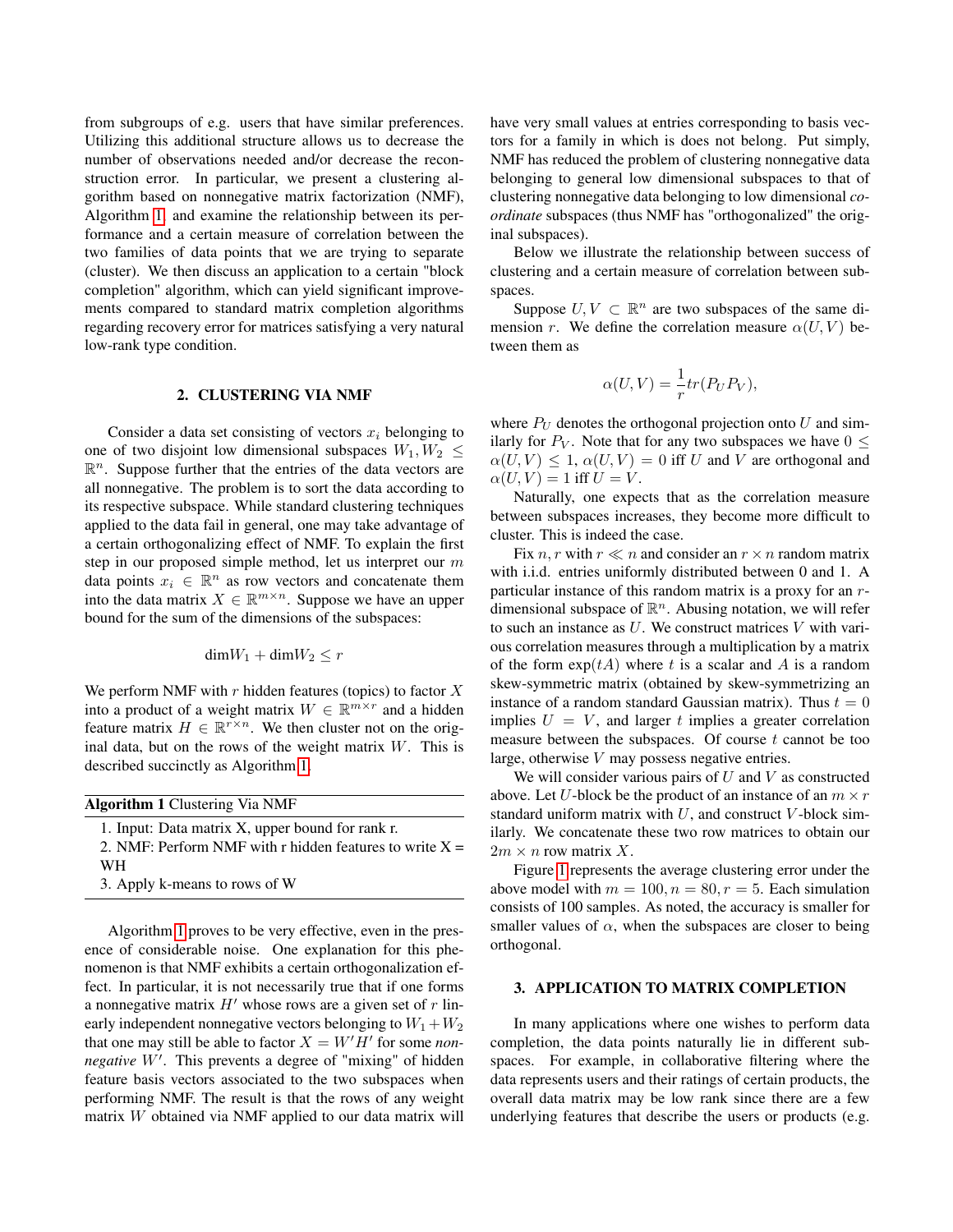<span id="page-2-0"></span>

Fig. 1: Average clustering error (average number of misclassified data points over 100 trials) as a function of the average correlation measure  $\alpha(U, V) = \frac{1}{r} tr(P_U P_V)$  between the subspaces  $U, V$  which generated the data.

movie genre, user demographics or preferences, etc.). However, it may more often be the case that even more structure is present, for example the users may be divided into similar blocks so that each block is of even lower rank than the overall matrix. If such blocks can be identified, performing matrix completion on each block individually will result in lower error and/or the need for fewer measurements.

Here we thus consider the problem of matrix completion, applied to matrices of the form considered in the previous section (namely concatenations of blocks). In fact we allow for matrices obtained by permuting the rows of such matrices, since the data is unlabeled. While one can attempt to apply standard matrix completion, we demonstrate that improvements can be made if one exploits the additional structure of our data matrices.

We introduce a novel matrix completion algorithm, Algorithm [2,](#page-2-1) which we refer to as Block Completion. The algorithm proceeds by first applying an initial, "basic" matrix completion to the entire data matrix.

In practice, applying a finite number of iterates of a standard matrix completion algorithm may yield matrices which have negative entries, even if all of the entries of the original matrix are nonnegative. We avoid this problem by using a certain simultaneous matrix completion and nonnegative matrix factorization algorithm, MC-NMF as in [\[XYWZ12\]](#page-4-0), to implement our basic completion. MC-NMF takes in an incomplete, low rank, nonnegative matrix  $X$ , a set of sampled values, and an estimate for its rank, and at each iterate returns a completed pair of low rank nonnegative factors  $W, H$  such that after sufficiently many iterates one obtains  $X \approx WH$ . In short, the "basic completion" algorithm used in this paper simply applies MC-NMF with a fixed number of iterates and returns the product  $WH$  of its outputs.

Although the error from this initial matrix completion may be large, empirically one often finds that Algorithm [1](#page-1-0) nonetheless succeeds in clustering the (noisy) data points. We obtain data sub-matrices (blocks) from these clusters, and apply basic completion to each block using the original observed entries. The point is that the blocks are lower rank, and so one expects an improvement in recovery error. We concatenate the completed blocks in the obvious way and take this as the output for block completion.

### <span id="page-2-1"></span>Algorithm 2 Block Completion

- 1. Initialization: Mask  $\Omega$  of observed entries of data matrix  $X$ , upper bound for rank  $r$ .
- 2. Basic Completion: Apply standard matrix completion algorithm to whole matrix X using observed entries  $\Omega$
- 3. Sort Blocks: Apply clustering via NMF (Algorithm [1\)](#page-1-0) to obtain matrices  $A$  and  $B$  by concatenating the data vectors belonging to respective clusters.
- 4. Complete Blocks: Using masks derived from original mask, apply basic completion to both  $A$  and  $B$  individually.

5. Reassemble: construct the full completed matrix from the completed blocks.

To test this approach, we recorded a comparison of standard completion with block completion. Our data matrices were constructed by concatenating two low rank blocks. Each block was the product of an instance of a standard uniform  $100 \times 5$  matrix with a standard uniform  $5 \times 80$  matrix. The observed entries corresponded to a Bernoulli matrix with various sampling rates p. We used 500 iterates of the basic completion algorithm described above. The result represents the average relative error of one hundred random samples. Figure [2](#page-3-13) demonstrates the advantages of such an approach. Indeed, for low sampling rates the relative error when applying block completion is significantly lower than that of basic completion. Figure [3](#page-3-14) shows an example of the obtained results.

### 4. CONCLUSION

We have presented a simple clustering algorithm based on NMF which is very effective in separating nonnegative data belonging to disjoint, low-dimensional subspaces, even with considerable noise. As an application, we introduced a matrix completion algorithm designed to more accurately complete certain matrices satisfying a low-rank type condition. This algorithm has the potential to yield non-trivial insights from incomplete data matrices comprised of data points belonging to two or more different families.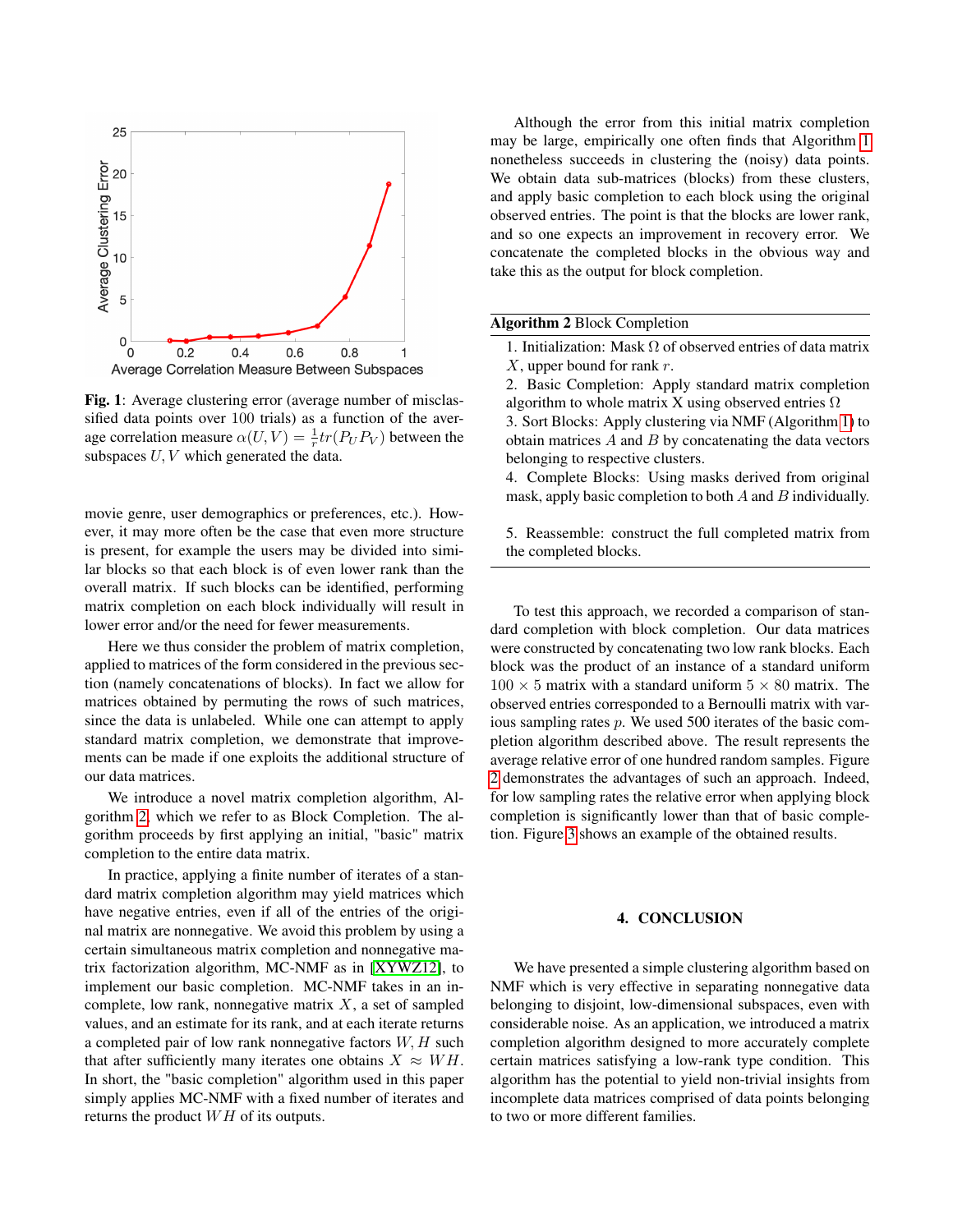<span id="page-3-13"></span>

Fig. 2: Comparison of Relative Error Between Completion Algorithms as a function of the sampling rate p.

<span id="page-3-14"></span>

Fig. 3: Example of original matrix (a), reconstructed matrix via standard matrix completion (b), and by the proposed block completion method (c). Errors for standard and proposed approach are .17 and .05, respectively.

### 5. REFERENCES

- <span id="page-3-7"></span>[ATL18] S. Alelyani, J. Tang, and H. Liu. Feature selection for clustering: A review. In *Data Clustering*, pages 29–60. Chapman and Hall/CRC, 2018.
- <span id="page-3-10"></span> $[BBL<sup>+</sup>07]$  M. W. Berry, M. Browne, A. N. Langville, V. P. Pauca, and R. J. Plemmons. Algorithms and applications for approximate nonnegative matrix factorization. *Computational statistics & data analysis*, 52(1):155–173, 2007.
- <span id="page-3-2"></span>[CP10] E. J. Candès and Y. Plan. Matrix completion with noise. *Proceedings of the IEEE*, 9(6):925– 936, 2010.
- <span id="page-3-0"></span>[CR09] E. J. Candès and B. Recht. Exact matrix completion via convex optimization. *Foundations of Computational Mathematics*, 9(6):717–772, 2009.
- <span id="page-3-8"></span>[Dav03] M. David. Chapter 20. an example inference task: clustering. *Information Theory, Inference and Learning Algorithm*, 2003.
- <span id="page-3-5"></span>[JMF99] A. K. Jain, M. N. Murty, and P. J. Flynn. Data clustering: a review. *ACM computing surveys (CSUR)*, 31(3):264–323, 1999.
- <span id="page-3-3"></span>[KMO10a] R. Keshavan, A. Montanari, and S. Oh. Matrix completion from a few entries. *IEEE Transactions on Information Theory*, 56(6):2980–2998, 2010.
- <span id="page-3-4"></span>[KMO10b] R. H. Keshavan, A. Montanari, and S. Oh. Matrix completion from noisy entries. *Journal of Machine Learning Research*, 11(Jul):2057– 2078, 2010.
- <span id="page-3-12"></span>[LS99] D. D. Lee and H. S. Seung. Learning the parts of objects by non-negative matrix factorization. *Nature*, 401(6755):788, 1999.
- <span id="page-3-11"></span>[LS01] D. D. Lee and H. S. Seung. Algorithms for non-negative matrix factorization. In *Advances in neural information processing systems*, pages 556–562, 2001.
- <span id="page-3-1"></span>[RS05] J. D. M. Rennie and N. Srebro. Fast maximum margin matrix factorization for collaborative prediction. In *Proc. 22nd int. conf. on Machine learning*, pages 713–719. ACM, 2005.
- <span id="page-3-9"></span>[TS10] R. Tandon and S. Sra. Sparse nonnegative matrix approximation: new formulations and algorithms. 2010.
- <span id="page-3-6"></span>[XW05] R. Xu and D. C. Wunsch. Survey of clustering algorithms. 2005.